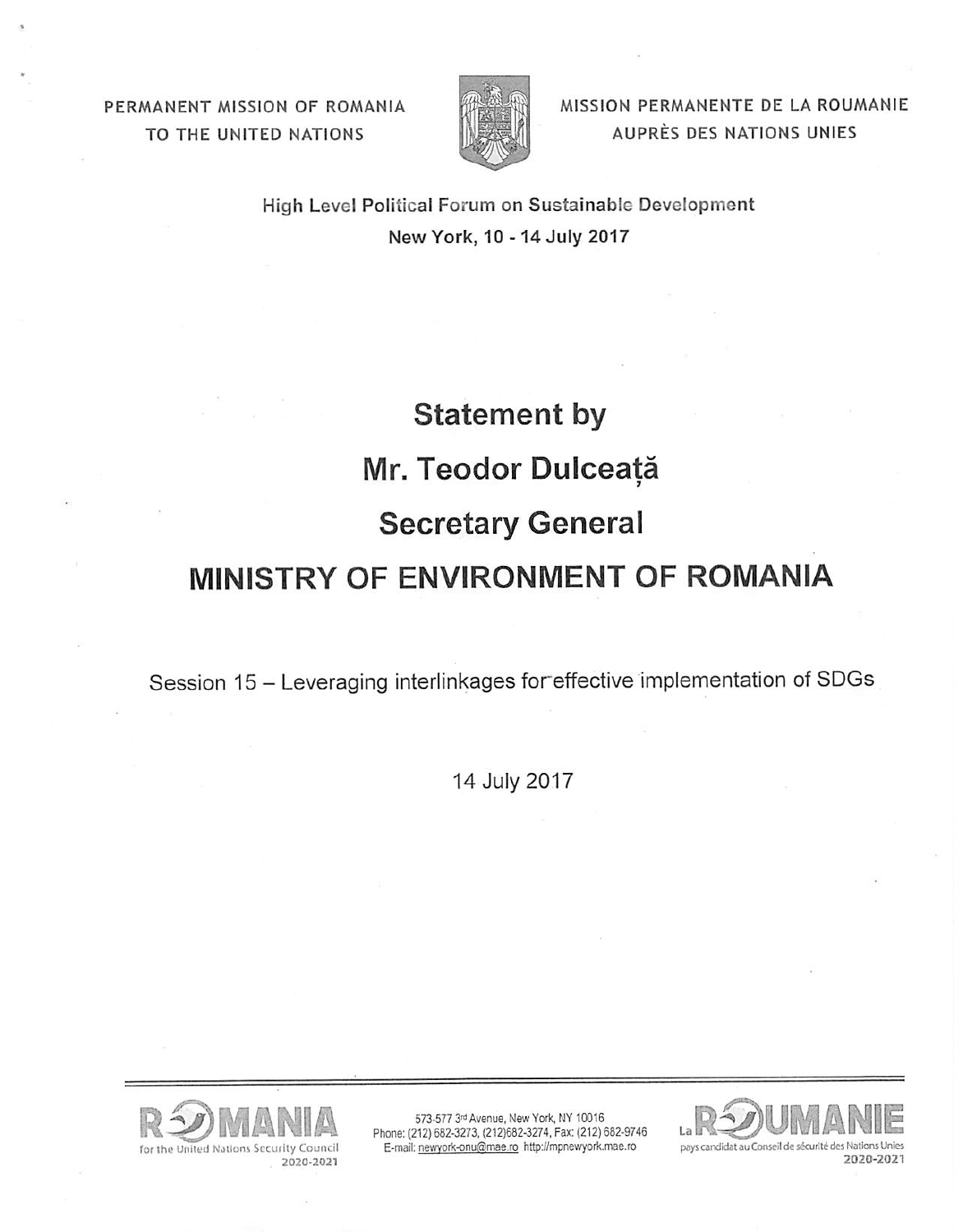Thank you, Madame Moderator.

Madame President, Excellencies, Ladies and Gentlemen,

At national level, crucial for implementation of so cross-sectoral agenda is the • a **policy coherence at all levels,** creating bridges from various policies and various actors involved on SDGs implementation.

In Romania, **the Minister of Environment who also has the position of Vice Prime-Minister is chairing the Inter-Ministerial Committee on Sustainable Development.** The members of the Committee are the State' Secretaries from all relevant governmental bodies.

The Committee are working close with the new established Department for Sustainable Development at the Prime Minister Office. **We are in phase of localizing SDGs and prepare our VNR** (Voluntary National Review) to be presented to the HLPF next year.

The regional level is also important, **countries from a specific region are facing common political, economic and environmental challenges.** Regional strategies, initiatives and actions are useful instruments on advancing the global decisions at national and subnational level. Romania as a part of UNECE region, submitted 5 initiatives on Batumi Ministerial Conference "Environment for Europe" last year - 2 (initiatives) on Batumi Initiative on Green Economy and 3 (initiatives) on Batumi Action for Clean Air. On April. this year, the Executive

2